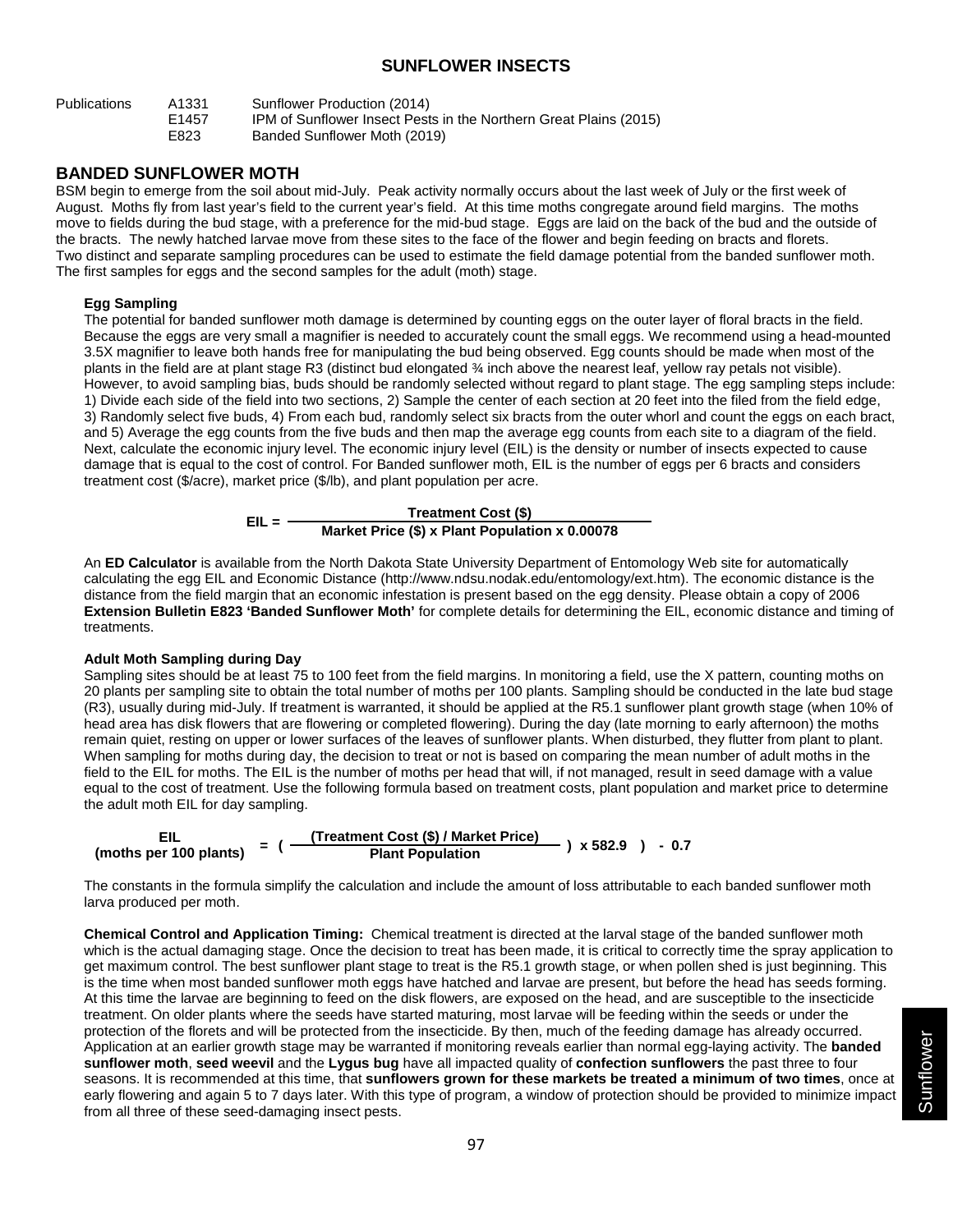## **CUTWORMS**

Most damage by cutworms occurs when plants are in the early stage of development. Damage consists of young plants being chewed off slightly below or at ground level. Some cutworm feeding injury may occur on foliage. Cutworms primarily feed at night. When checking fields for cutworms during the day, dig down into soil an inch or two around recently damaged plants; and look for the gray to gray-brown larva.

**Threshold:** Treatment is warranted when one cutworm or more is found per square foot or there is a 25% to 30% stand reduction observed.

### **GRASSHOPPERS**

In the Northern Plains, grasshopper egg hatch normally begins in late April to early May. Most grasshoppers emerge from eggs deposited in uncultivated ground. Sunflower growers should expect to find grasshopper feeding first along field margins adjacent to these sites. Later infestations may develop when grasshopper adults migrate from harvested small grain fields.

**Threshold:** The threatening rating is considered the action threshold for grasshoppers. For example, grasshopper control is advised whenever 50 or more small nymphs per square yard can be found in adjacent, non-crop areas, or when 30 or more nymphs per square yard can be found within the field. When 20 or more adults per square yard are found in field margins or 8 to 14 adults per square yard are occurring in the crop, treatment would be justified. Since it is difficult to estimate the number of grasshoppers per square yard when population densities are high, pest managers can use four 180-degree sweeps with a 15-inch sweep net, which is equivalent to the number of adult (or nymph) grasshoppers per square yard.

|             | <b>Nymphs</b>   |           | <b>Adults</b>   |          |  |  |  |  |
|-------------|-----------------|-----------|-----------------|----------|--|--|--|--|
|             | per square yard |           | per square yard |          |  |  |  |  |
| Rating      | Margin          | Field     | Margin          | Field    |  |  |  |  |
| Light       | $25 - 35$       | $15 - 25$ | $10 - 20$       | $3 - 7$  |  |  |  |  |
| Threatening | $50 - 75$       | $30 - 45$ | $21 - 40$       | $8 - 14$ |  |  |  |  |
| Severe      | 100-150         | 60-90     | 41-80           | 15-28    |  |  |  |  |
| Very Severe | $200+$          | $120+$    | $80+$           | $28+$    |  |  |  |  |

Many of the grasshopper infestations in sunflowers will be the heaviest on the field margins. Treating these areas may lessen the total numbers of grasshoppers successfully entering a field.

## **SUNFLOWER STEM BORER OR LONG-HORNED BEETLE**

Adults appear in mid-June to early July in the southern Plains. Emergence continues through August with 50% emerged by mid-July in Texas. Eggs are laid 4-8 days after mating and eggs are deposited singly in leaf petioles. Approximately 50 eggs are laid per female with about one-third viable. Eggs hatch in 6-10 days. Larvae tunnel and feed in the petioles and stem pith and finally move to the base of the plant to overwinter. Larvae develop through 6 instars. In late summer, the mature larvae girdle the inside of the lower stalk or root crown, move below the girdle, and pack frass into the tunnels. Stalks often break at the point of girdling, leaving the larva protected in its frass packed tunnel during the winter. Larvae are cannibalistic and stalks usually harbor only a single larva even though several may have originally hatched in a stalk. There is one generation per year. Host plants include sunflower, soybean, ragweed, and cocklebur. Plant damage due to adult feeding appears to be insignificant, since the scars do not penetrate the cortex nor encircle the stalk. Larval feeding is apparent when stalks lodge at the point of the girdle, about 2.5 to 3.5 inches (7 to 9-cm) above the soil surface.

**Scouting Method:** None has been developed.

**Threshold:** None established.

**Management:** In the southern Plains, later planting dates and fall or winter tillage have reduced sunflower infestations by this pest. Perennial sunflower species are resistant to stalk infestation, indicating the possibility of breeding cultivars resistant to the long-horned sunflower stem girdler. Chemical treatments on soybean and sunflower are ineffective against larvae and were determined to be impractical against adults because of the extended emergence period. When larvae are present in the stalks, plants do not always lodge. Utilizing lower plant populations that encourage thicker stalks may help to reduce damage from lodging. If fields are suspected to be infested, prompt harvesting will limit losses from lodging.

### **LYGUS BUG (TARNISHED PLANT BUG)**

Lygus bug is primarily an insect pest concern in confection sunflowers. The damage has been named "kernel brown spot" because of the dark spot on the kernel. All evidence suggests the problem is due to feeding by lygus on the developing seed. Lygus are noted for being a pest of seed production to many crops. Their feeding preference is meristematic tissue, embryonic tissue or new growth of any kind. Lygus insert their mouthparts into the host, start a "pre-digestion pump" to inject saliva and start digestion, and then suck the fluid into the stomach. This is where the seed injury originates. The saliva is toxic to plant tissue, helping reduce the plant fluid into a digestible source. The result in sunflower seeds is the brown to black spot resulting from tissue death at that feeding site.

To minimize the damage which results in a quality reduction, a general approach to protecting sunflower from lygus and other seed feeding insects is being recommended. Sunflower is susceptible to lygus damage during flowering, from anthesis through seed hardening. A number of insecticides labeled for controlling head feeding insects in sunflower are available. Of these, the organophosphate (Lorsban) and pyrethroid (Asana XL, Baythroid XL, Warrior II) insecticides are labeled for control of lygus on numerous other crops. Lygus can be treated at the same time confection sunflower is treated for other insects, such as the seed weevil and banded sunflower moth.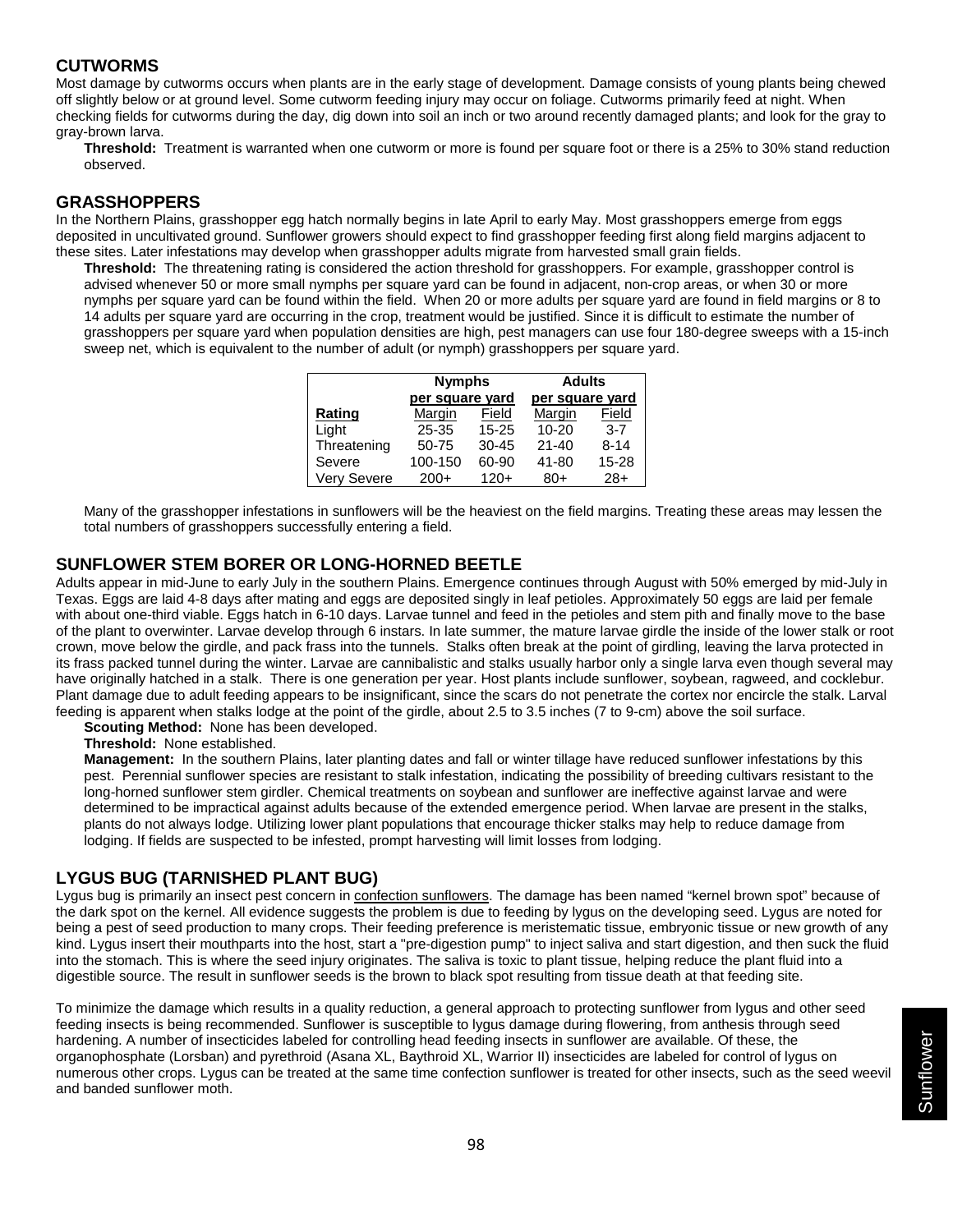#### **Treatment Guidelines**

*Confection***:** Entomologists found that populations of adult Lygus bugs at levels of 1 per 9 heads could result in economic loss to the producer through the reduction of seed quality. As a result, two treatments are needed to sufficiently protect confection sunflower heads from insect feeding: one application at the onset of pollen shed, or approximately 10% bloom, followed by a second treatment 7 days later. This program should adequately control insects on confection sunflower throughout flowering, minimizing the potential feeding damage.

*Oilseed***:** Oilseed sunflowers are not believed to be at risk to damage from Lygus feeding at this time.

# **SUNFLOWER BEETLE**

Sunflower beetles begin feeding shortly after they emerge from overwintering. Emergence starts in mid-May. Most feeding by the adults is concentrated on the true leaves. Adults quickly begin laying pale yellow eggs singly on stems and the underside of leaves. Eggs hatch in about 8 days. The pale green, humpbacked larvae begin feeding, eating holes throughout the leaf. Larvae do not feed during the day, resting in the plant tops where they are easily observed.

#### **Thresholds**

*Adults***:** Treatment is recommended when scouting determines that an average of 1 to 2 beetles per plant can be found throughout the field.

*Larvae***:** When an average of 10 to 15 larvae per plant is found, defoliation levels of 25% to 30% would be expected. Treatment is suggested when damage levels reach this point and most larvae are 1/4 inch in size.

### **SUNFLOWER MIDGE**

The midge is a small tan fly, 3/32 inch in length. The midge emerges in early July. They prefer to lay eggs on developing buds 1 to 2 inches in diameter. The cream to yellowish-orange larvae feed on bract tissue at first and later on the flowers and seeds. When populations are low and feeding is confined to the bracts, damage results in little economic loss. At higher populations, seed production is reduced or prevented. This type of injury appears as twisted and gnarled flowers. Often, infestations will be limited to field margins. When populations are large, damage may extend into the field and significant field losses may be observed. Historically, infestations and losses have increased with increased sunflower production. Also, environmental conditions contribute to midge outbreaks. Good soil moisture in the month of June promotes survival and emergence of midge.

**Threshold:** There are no effective chemical controls currently recognized for this pest. The best management strategy has been **rotation** to crops other than sunflower in the vicinity of large infestations. Staggering **planting dates** to promote different budding periods between fields can reduce the risk of damage to all fields in the same geographic areas. Late planting dates (June) also mitigate sunflower midge damage.

### **SUNFLOWER MOTH**

The sunflower moth migrates to North Dakota from Southern states. Because of the migratory nature of the insect, it has not been a major problem in North Dakota. This grayish-tan moth moves into fields in early bloom. It deposits its eggs on the face of the flower. Damage is similar to that caused by the banded sunflower moth. Since female moths lay eggs on the face of sunflower heads, insecticide should be applied in early flowering (R5.1 - R5.3). Pheromone traps are available commercially for monitoring sunflower moths from R5.1 (early flowering) through R5.8 (80% pollen shed). Hot temperatures and high winds may impact the performance of pheromone traps in the field.

**Threshold:** For field scouting, 1 to 2 moths per 5 plants is necessary for treatment. For pheromone traps, an average of 4 moths per trap per day is needed for an insecticide application. If traps catches are less than 1 moth per trap per day, the infestation is considered non-economic.

### **SUNFLOWER SEED WEEVIL**

The red sunflower seed weevil begins to emerge in early July and continues until mid-August. Peak emergence occurs in late July. Start counting adult seed weevils when the yellow ray petals are just beginning to show. Counts should continue until the economic threshold level has been reached or most plants have reached 70% pollen shed. A plant that has reached 70% pollen shed has few seeds still suitable for red seed weevil egg laying. Fields where most plants are at the 70% pollen shed stage should no longer be susceptible to further significant damage. When sampling, use the X pattern and begin counting at least 70 to 100 feet into the field to avoid field margin effects. Count the number of weevils on five plants at each site for a total of 25 plants. The ideal plant stage for treatment is when most individual plants are at 40% pollen shed. However, we recommend that treatment be considered when three out of 10 plants are just beginning to shed pollen.

#### **Thresholds**

*Oilseed Sunflower***:** The threshold can be calculated using the following formula:

**Threshold (weevils per head) = Cost of Insecticide Treatment (Market Price x 21.5) x (0.000022 x Plant Population + 0.18)**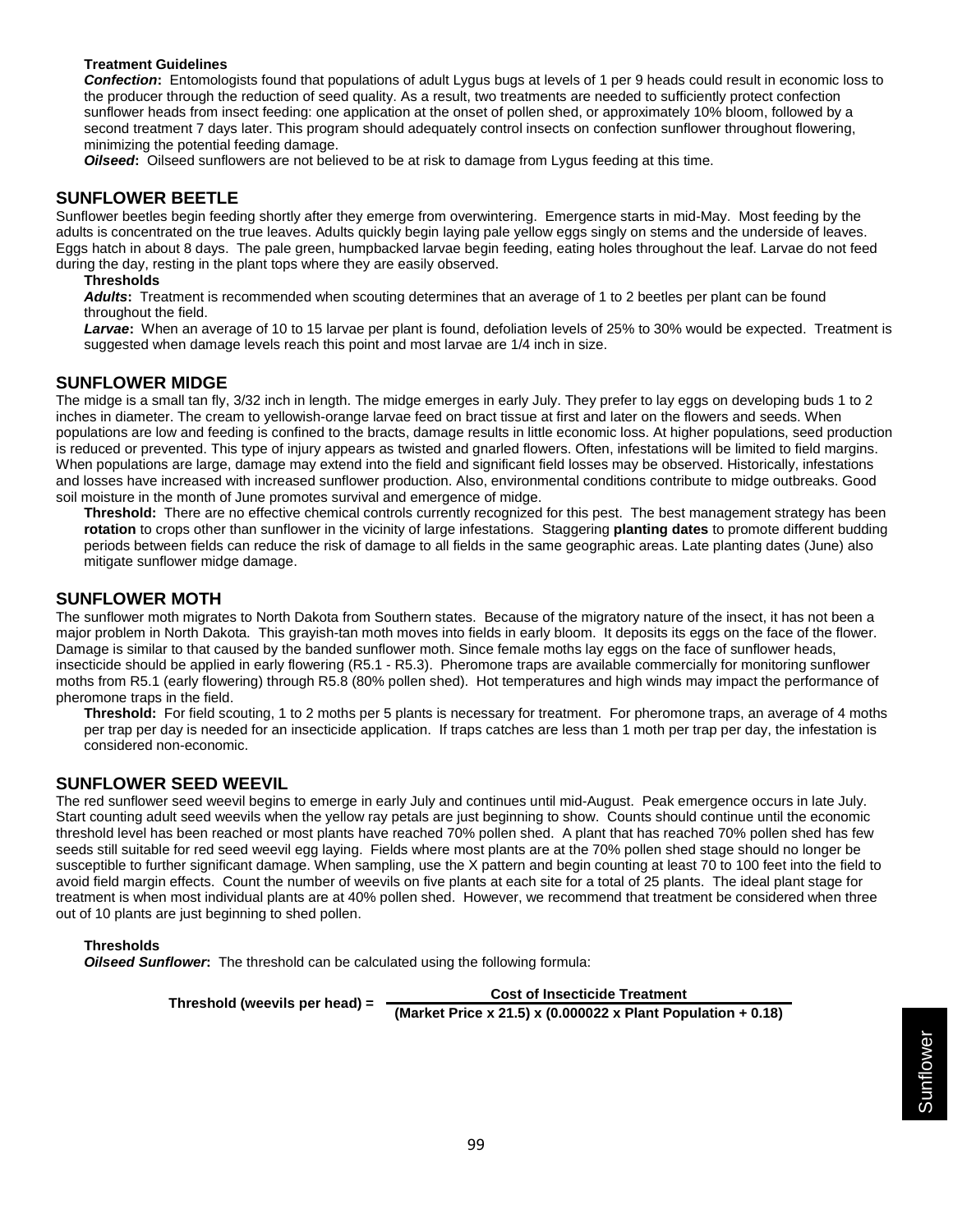| <b>Example for calculating threshold: Price for Oilseed Sunflowers = \$0.19</b> |                     |      |      |      |       |       |  |  |  |  |
|---------------------------------------------------------------------------------|---------------------|------|------|------|-------|-------|--|--|--|--|
| <b>Plant</b>                                                                    | Treatment Cost (\$) |      |      |      |       |       |  |  |  |  |
| <b>Population</b>                                                               | 6.00                | 7.00 | 8.00 | 9.00 | 10.00 | 11.00 |  |  |  |  |
| 17.000                                                                          |                     |      |      |      |       |       |  |  |  |  |
| 18,000                                                                          |                     |      |      |      |       |       |  |  |  |  |
| 19,000                                                                          |                     |      |      |      |       |       |  |  |  |  |
| 20,000                                                                          |                     |      |      |      |       |       |  |  |  |  |
| 21,000                                                                          |                     |      |      |      |       |       |  |  |  |  |
| 22,000                                                                          |                     |      |      |      |       |       |  |  |  |  |
| 23,000                                                                          |                     |      |      |      |       |       |  |  |  |  |
| 24,000                                                                          |                     |      |      |      |       |       |  |  |  |  |
| 25,000                                                                          |                     |      |      |      |       |       |  |  |  |  |

| Estimation of absolute red sunflower seed weevil adults when<br>sampling using a commercial formulation of mosquito repellent. |          |                   |          |                   |          |  |  |  |  |  |
|--------------------------------------------------------------------------------------------------------------------------------|----------|-------------------|----------|-------------------|----------|--|--|--|--|--|
| Number                                                                                                                         |          | Number<br>counted |          | Number<br>counted |          |  |  |  |  |  |
| counted in                                                                                                                     | Absolute | in the            | Absolute | in the            | Absolute |  |  |  |  |  |
| the field                                                                                                                      | number   | field             | number   | field             | number   |  |  |  |  |  |
|                                                                                                                                | 1.4      |                   | 12.4     | 13                | 23.1     |  |  |  |  |  |
| 2                                                                                                                              | 2.9      | 8                 | 14.2     | 14                | 24.9     |  |  |  |  |  |
| 3                                                                                                                              | 4.4      | 9                 | 16.0     | 15                | 26.6     |  |  |  |  |  |
| 4                                                                                                                              | 5.8      | 10                | 17.8     | 16                | 29.3     |  |  |  |  |  |
| 5                                                                                                                              | 7.3      | 11                | 19.5     |                   | 31.1     |  |  |  |  |  |
| 6                                                                                                                              | 10.7     | 12                | 21.3     | 18                | 32.9     |  |  |  |  |  |

*Confection or Hulling Sunflower Market***.** Red sunflower seed weevil control on confection sunflower is based on a need to keep seed damage below 0.5% due to industry standards. Treatment is recommended when 1 to 2 weevils are found per plant. The **banded moth**, **seed weevil** and the **Lygus bug** have all impacted quality of these sunflowers the past three to four seasons. It is recommended at this time that **sunflowers grown for these markets be treated a minimum of two times**, once at early flowering and again 5 to 7 days later. With this type of program, a window of protection should be provided to minimize impact from all three of these seed damaging insect pests. Growers should plan treatment schedules early. When flowers begin blooming across the region, competition for access to aerial applicators increases.

### **SUNFLOWER STEM WEEVIL**

The sunflower stem weevil can cause serious stalk breakage. This occurs when 25 to 30 larvae are present in a stalk, weakening the stalk when larvae make their overwintering cells in the stalk's base. Breakage is most likely to occur during drought stress or high winds.

The sunflower stem weevil is 3/16 inch in length, and grayish-brown with varying shaped white spots on the wing covers. The weevils emerge in mid to late June. Eggs are deposited in epidermal tissue of the stem. If controls are directed at the adults in order to minimize egg laying, treatments should be initiated during the first few days in July. About 50% of the eggs will be deposited by this weevil by mid-July. Scouting for these insects is difficult due to their size, coloration and habit of "playing dead." Examine 5 plants each at 5 locations and keep a record of the number of weevils found. Approach plants carefully to avoid alarming the weevils, causing them to drop to the ground. Scout from late June to mid-July.

**Threshold:** Treat for sunflower stem weevils when scouting determines that an average of 1 adult per three plants is found.

#### **WIREWORMS**

To decide whether wireworms are a potential problem, refer to the discussion in the corn insects section. Cruiser and Gaucho 600 are labeled as commercial seed treatment and use decisions must be made at time of seed purchase. Please see the seed treatment section in the introduction for more information.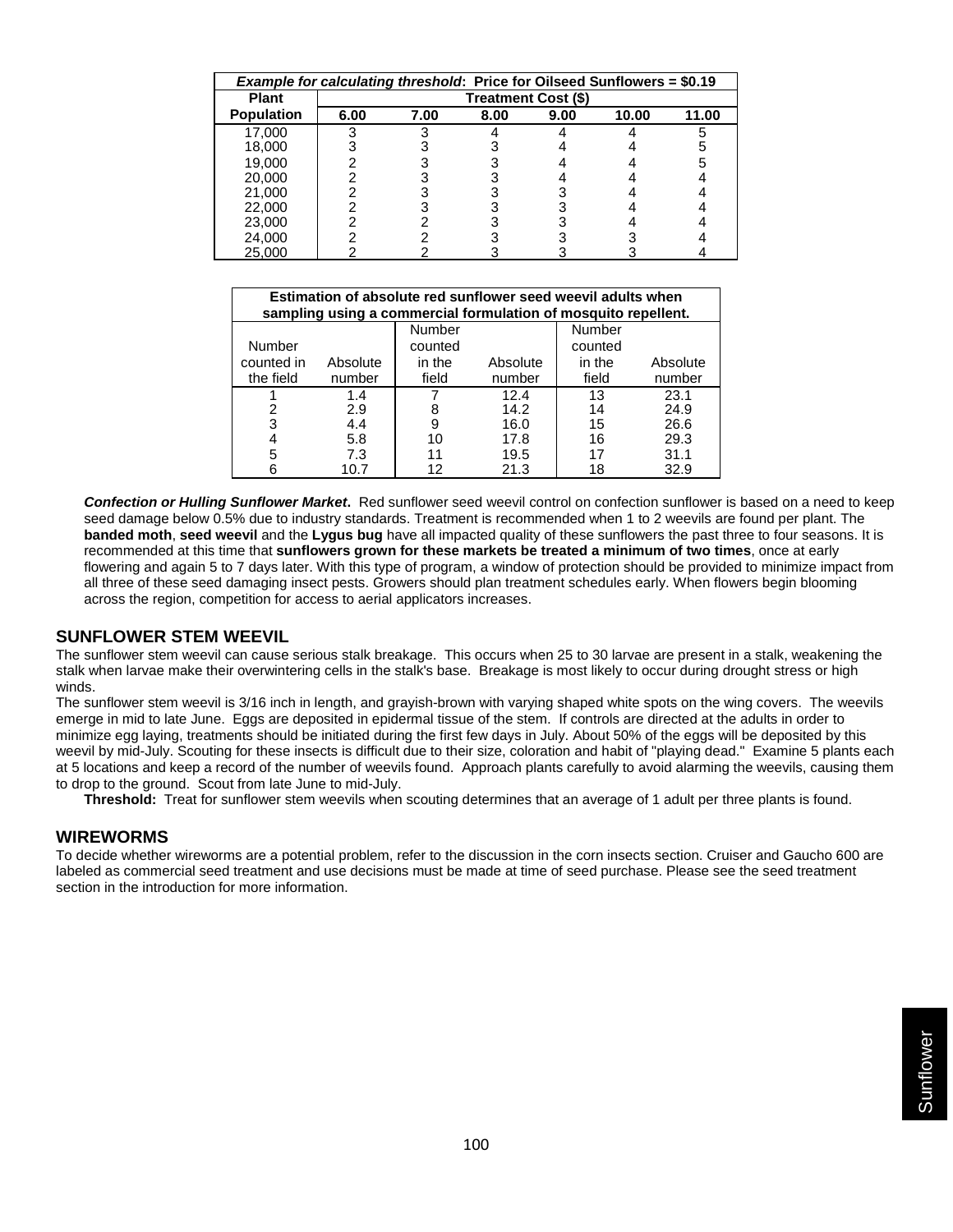# **INSECTICIDES REGISTERED FOR USE IN SUNFLOWER**

|                                                                                                                                                                     |                                                                             |                                                          | Banded Sunflower<br>Moth | Cutworms  | Grasshoppers | -onghorned Beetle | -ygus Bugs | Sunflower Beetle | Sunflower Moth | Sunflower Seed Weevil | Sunflower Stem Weevil | Wireworms |
|---------------------------------------------------------------------------------------------------------------------------------------------------------------------|-----------------------------------------------------------------------------|----------------------------------------------------------|--------------------------|-----------|--------------|-------------------|------------|------------------|----------------|-----------------------|-----------------------|-----------|
| <b>INSECTICIDE</b>                                                                                                                                                  | PRODUCT PER ACRE                                                            | PHI                                                      |                          |           |              |                   |            |                  |                |                       |                       |           |
| <b>Bacillus thuringiensis</b><br><b>Biobit HP</b><br>Dipel DF<br>Xentari DF                                                                                         | $0.5 - 1$ lb<br>$0.5 - 1$ lb<br>$0.5 - 2$ lbs                               | None                                                     |                          |           |              |                   |            |                  | 0              |                       |                       |           |
| <b>Bacillus thuringiensis</b><br>Dipel ES                                                                                                                           | $1.5 - 2.5$ pts                                                             | None                                                     | $\bullet$                |           |              |                   |            |                  | $\bullet$      |                       |                       |           |
| beta-cyfluthrin<br><b>Baythroid XL</b><br><b>RUP</b>                                                                                                                | $0.8 - 2.8$ fl oz                                                           | 30 days                                                  |                          |           |              |                   |            |                  |                |                       |                       |           |
| carbaryl<br>Sevin 4F<br>Sevin XLR Plus                                                                                                                              | $1 - 1.5$ qts<br>$1 - 1.5$ qts                                              | 60 days for seed<br>30 days for grazing or forage        |                          |           |              |                   |            |                  |                |                       |                       |           |
| chlorantraniliprole<br>Coragen<br>Prevathon                                                                                                                         | $3.5 - 5$ fl oz<br>14 - 20 fl oz                                            | 21 days                                                  | $\bullet$                |           |              |                   |            |                  | $\bullet$      |                       |                       |           |
| chlorantraniliprole +<br>lambda-cyhalothrin<br><b>Besiege</b><br><b>RUP</b>                                                                                         | $5 - 10$ fl oz                                                              | 45 days                                                  |                          |           |              |                   |            |                  |                |                       |                       |           |
| chlorpyrifos<br>Lorsban 15G                                                                                                                                         | 8 oz per 1,000 row-feet                                                     | 7 days                                                   |                          | $\bullet$ |              |                   |            |                  |                |                       |                       |           |
| chlorpyrifos<br>Chlorpyrifos 4E AG<br>Govern 4E<br>Hatchet<br>Lorsban 4E<br>Lorsban Advanced<br>Nufos 4E<br>Vulcan<br>Warhawk<br>Whirlwind<br>Yuma 4E<br><b>RUP</b> | $PPI1$ :<br>$2 - 4$ pts<br>Foliar:<br>$1 - 2$ pts                           | 42 days<br>Do not allow grazing in<br>treated areas      |                          |           |              |                   |            |                  |                |                       |                       |           |
| chlorpyrifos + lambda<br>cyhalothrin<br><b>Cobalt Advanced</b><br><b>RUP</b>                                                                                        | 6 - 38 fl oz                                                                | 45 days<br>Do not allow grazing in<br>treated areas      |                          |           |              |                   |            |                  |                |                       |                       |           |
| chlorpyrifos + zeta-<br>cypermethrin<br>Stallion<br><b>RUP</b>                                                                                                      | 3.75 - 11.75 fl oz                                                          | 42 days<br>Do not allow grazing in<br>treated areas      |                          |           |              |                   |            |                  |                |                       |                       |           |
| cyantraniliprole<br>Exirel                                                                                                                                          | $7 - 20.5$                                                                  | 7 days                                                   | $\bullet$                | $\bullet$ |              |                   |            |                  | $\bullet$      |                       |                       |           |
| cyantraniliprole<br>Fortenza <sup>3</sup>                                                                                                                           | $0.1 - 0.2$ mg ai per seed<br>or<br>$0.56 - 1.1$ fl oz per<br>100,000 seeds | None. Consult label for<br>rotational crop restrictions. |                          | $\bullet$ |              |                   |            |                  |                |                       |                       |           |
| cyfluthrin<br>Tombstone<br><b>Tombstone Helios</b><br><b>RUP</b>                                                                                                    | $0.8 - 2.8$ fl oz                                                           | 30 days                                                  |                          |           |              |                   |            |                  |                |                       |                       |           |
| deltamethrin<br>Delta Gold<br><b>RUP</b>                                                                                                                            | $1 - 1.5$ fl oz                                                             | 21 days                                                  |                          |           |              |                   |            |                  |                |                       |                       |           |
| esfenvalerate<br>Asana XL<br><b>RUP</b>                                                                                                                             | $5.8 - 9.6$ fl oz $^2$                                                      | 28 days                                                  |                          |           |              |                   |            |                  |                |                       |                       |           |

Sunflower Sunflower